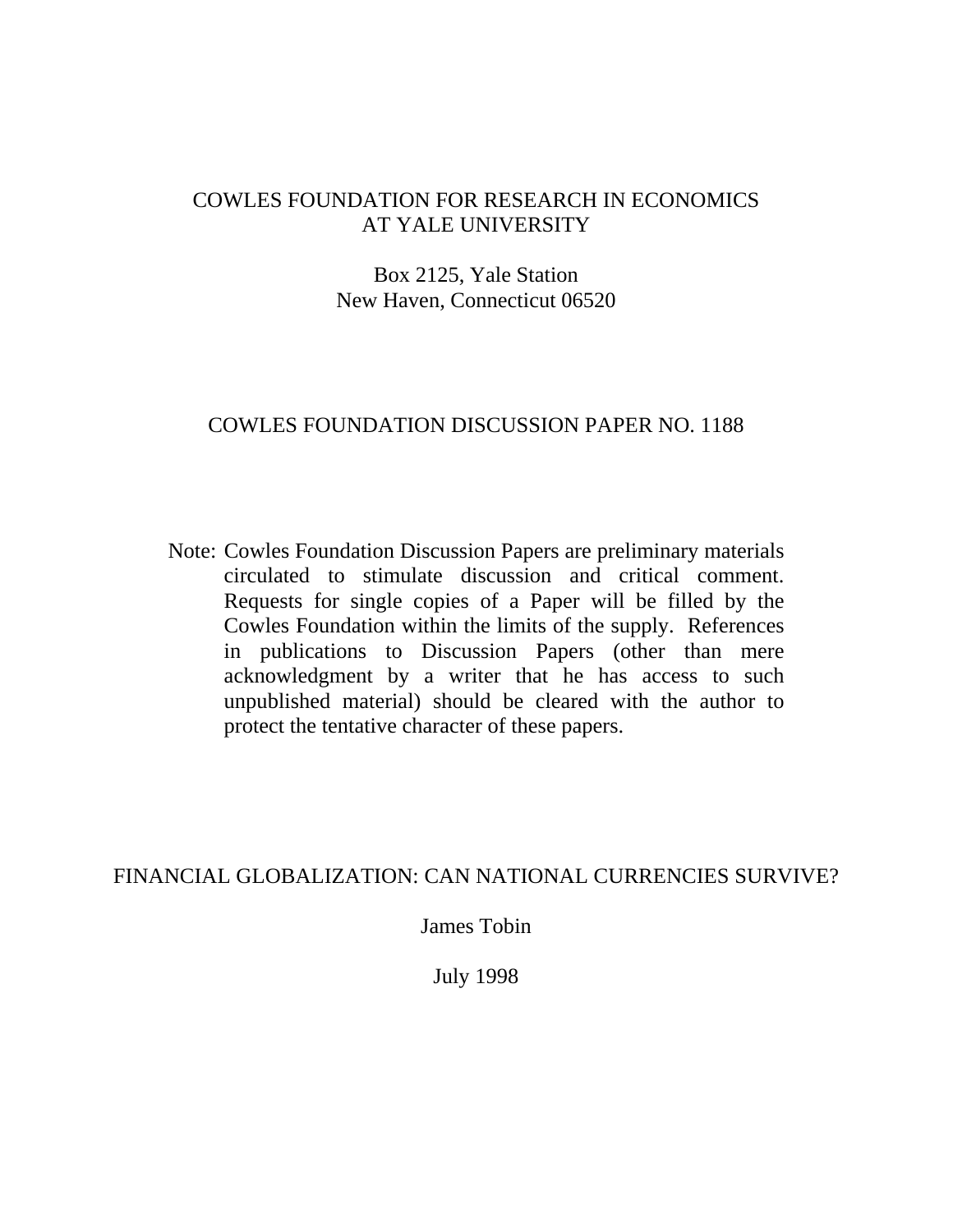## **KEYNOTE ADDRESS**

# **Financial Globalization: Can National Currencies Survive?**

James Tobin\*

#### **Abstract**

Fixed exchange rate, pegs to hard currencies that can be adjusted, are fragile, the more so the more mobile are capital funds across currencies and national markets. Once market participants doubt, for whatever reason, the ability of a developing or emerging economy's central bank to meet its commitment to redeem it currency in hard currency at the promised rate, they will race to claim the country's external reserves. Vulnerability to crises becomes greater as financial markets become less regulated and more internationally open. To escape currency crises, a country may lock its money to that of a reserve-currency country, as by a "currency board." This may, if an only if reserves are ample and all other economic objectives are subordinated, maintain the peg and hold down inflation. But it sacrifices monetary autonomy and seignorage, leading in effect and perhaps literally to substitution of the reserve currency for the local currency as unit of account and means of payment.

When crises hit, the IMF and other lenders give highest priority to restoration of credibility and confidence in the currency under attack. They require the victim country to take drastic restrictive monetary and fiscal measures, whether or not irresponsibility in these policies brought on the crisis. Since these measures damage the economy, businesses, and banks, they may not restore confidence. Lenders of last resort are essential and should concentrate above all on replenishing liquidity.

The adjustable-peg system has outlived its usefulness. For most countries it is better to let exchange rates float in markets, like those of the big three currencies, dollar, yen, and deutsche mark (or euro). Even so, unimpeded inflows and outflows of liquid funds result in unwelcome exchange rate movements. Protection against them, by taxes or special reserve requirements, are desirable, and need not curtail useful capital flows. Banks and businesses need to be prevented from incurring net short term debt positions in hard currency. Equity and direct fixed capital are the desirable vehicles for developmental capital movements.

<sup>\*</sup> Paper prepared for the Annual World Bank Conference on Development Economics, Washington, D.C., April 20–21, 1998. The findings, interpretations, and conclusions expressed in this paper are entirely those of the author. They do not necessarily represent the views of the World Bank, its Executive Directors, or the countries they represent.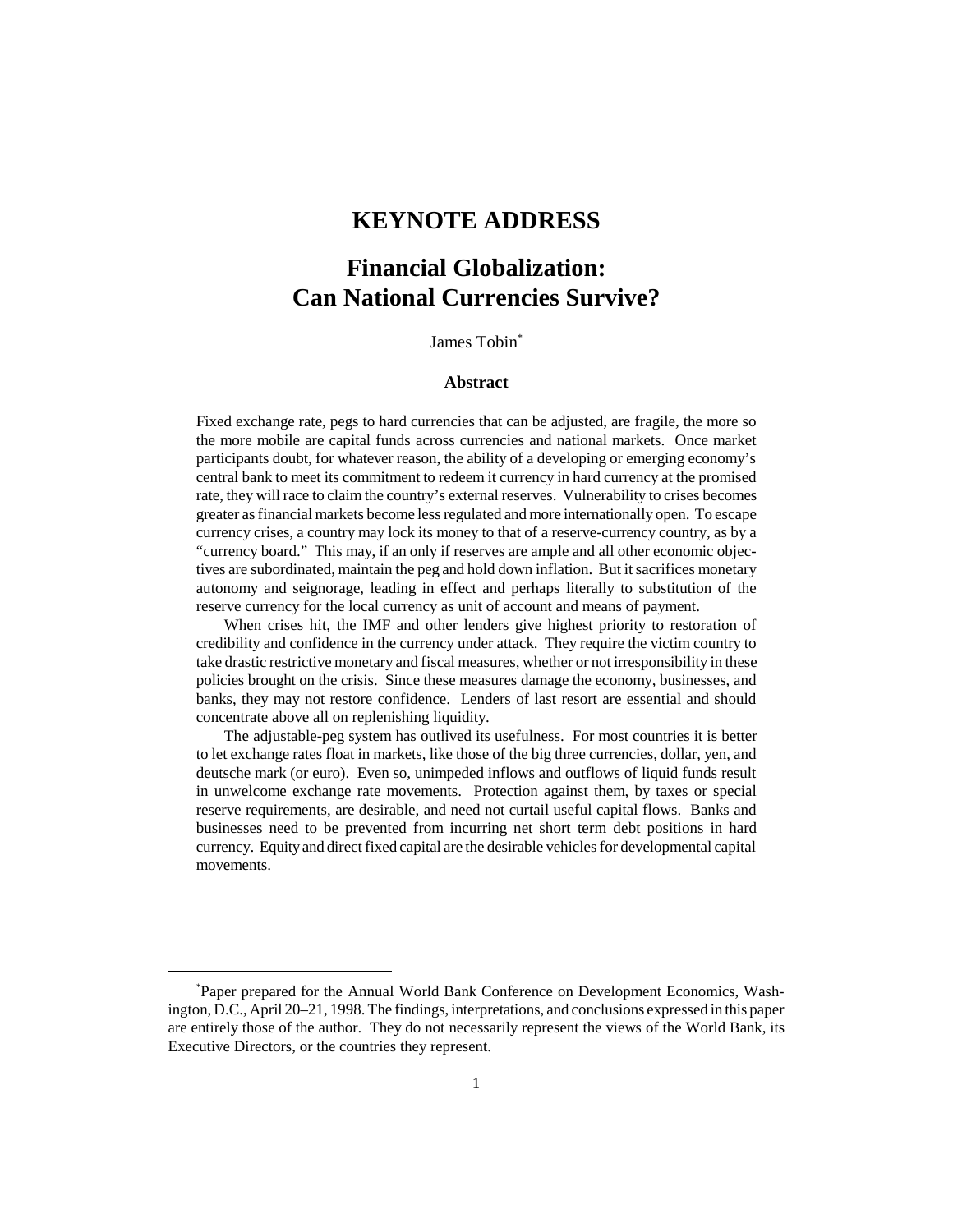The major private bank in a small country fails. Frightened depositors and creditors desert this country, its banks, and its currency, and the central bank's plea for foreign help gets little response. Affected creditors in neighboring countries, banks and central banks alike, scramble for internationally liquid assets. Interest rates zoom up everywhere, loans are called or not renewed, economic activity sinks, and unemployment rises rapidly to politically hazardous rates. The managers of the world monetary system, central bankers individually and collectively, strive above all to maintain the credibility of the system and confidence in existing currency rates. But the effects of their deflationary policies on business conditions destroy confidence instead. In the end country after country has to abandon its commitments to redeem its currency at the promised price. In country after country, then and only then did economic recovery begin, and it took many years.

The place was not Asia but Europe and North America. The year was 1931. The bank was the Credit Anstalt in Vienna. The monetary system was the gold standard, as revived after the hiatus of World War I. Central bankers, finance ministers, prime ministers, and presidents put defense of the gold values of their currencies above all else. Weimar Germany maintained the gold content of the mark but rationed its gold reserves. Its deflationary policies in 1931–32 — high interest rates, tax increases, no relief or work for the jobless — paved the way for Hitler's accession to power in January 1933. In September 1931 Britain was at long last forced off gold, after suffering from hard times ever since 1925, when Chancellor Churchill overvalued sterling by returning to gold at the 1914 gold and dollar value of the pound. In the United States, as the recession of 1929–30 became the Great Depression and the banking system collapsed, the Federal Reserve and President Hoover stubbornly defended the gold value of the dollar. (Hoover actually had some commonsense Keynesian instincts for fiscal and monetary activism until his Treasury warned him that the dollar's gold standard was threatened.) Roosevelt devalued in 1933, and recovery began.

I concur with the views of younger scholars that policymakers' *auri sacra fames* (Keynes's term) was responsible for turning a recession into a Great Depression. The international monetary system — the interconnection of national currencies with one another — was then and is now a crucial factor in world economic stability and prosperity. The presumption that currency crises are just the fault of the victims is still all too prevalent among the statesmen of world finance and, of course, among media pundits. The view is that good policies and proper institutions will enable a prudent government to keep its currency convertible at an announced parity in gold or in other currencies. The vulnerability of any economy, especially a small country caught in the commodity and financial markets of a big world, is insufficiently appreciated. So is the intrinsic fragility of any fixed exchange rate.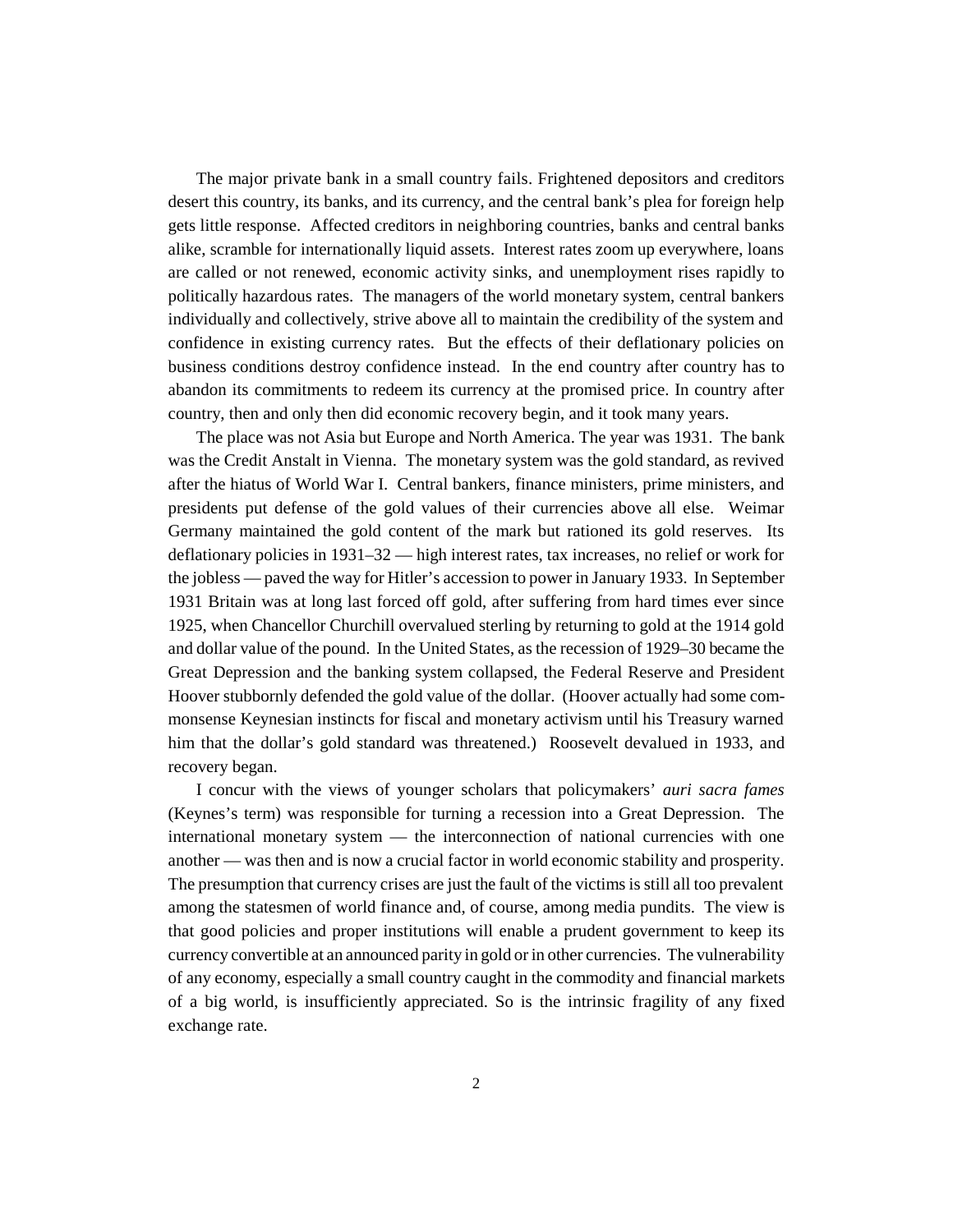#### **The End of the Bretton Woods Gold-Dollar Standard**

It's a quarter-century since the United States ditched the Bretton Woods system and adjustable pegs were abandoned in favor of floating rates — not always clean floating to be sure — among the major currencies — dollar, yen, and deutsche mark (to which other major Western European currencies have been tied most of the time). Floating among the big three presumably will continue as the euro succeeds the deutsche mark.

A fixed-rate system had failed again. One reason was that the United States could not devalue the rate of exchange of the key currency with other currencies without the concurrence of the other governments. The United States wanted Japan and Germany, in particular, to appreciate (by lowering the price of gold in their currencies), and they thought that adjustment was the responsibility of the United States. A second reason, which complicated the currency rate conflict, was the peculiar role of gold in the system. Dollars held by foreign governments were convertible into gold at a fixed price. Private dollars were not supposed to be convertible, but they became so de facto as the United States and the United Kingdom, until 1968, fed the private gold market to keep the free-market gold price from getting out of line. U.S. balance of payments deficits increased dollar debt in official hands and depleted the U.S. gold reserves available to redeem those dollars. In the ultimate impasse in 1971–73 the United States abandoned its commitment to pay gold for dollars. Unlike Herbert Hoover, Richard Nixon was not willing to sacrifice American prosperity for the gold standard or for fixed currency exchange rates.

I think he was right. I know that among many wise and experienced observers, there is nostalgic longing for a return to fixed rates and talk of a "new Bretton Woods." The grass is always greener! Floating nominal rates are blamed for excessive variability in real exchange rates. The unanticipated appreciation of the dollar against the yen in the early 1980s looms large in the memories of American businesses affected. I suspect, however, that the shocks that have moved exchange rates significantly since 1973 would have brought irresistible pressures on fixed rates and reserve crises like those of the 1960s and early 1970s.

Instead of being blamed for volatility of nominal and real exchange rates, floating rates should perhaps be credited for accomplishing economically desirable revaluations without currency crises. A recent example is the 40 percent decline of the yen against the dollar over two years, never a problem serious enough to be reported on the front pages of American newspapers.

At the opposite extreme, the way to escape currency crises is to adopt a permanently and exclusively a common international currency, as is about to occur within the European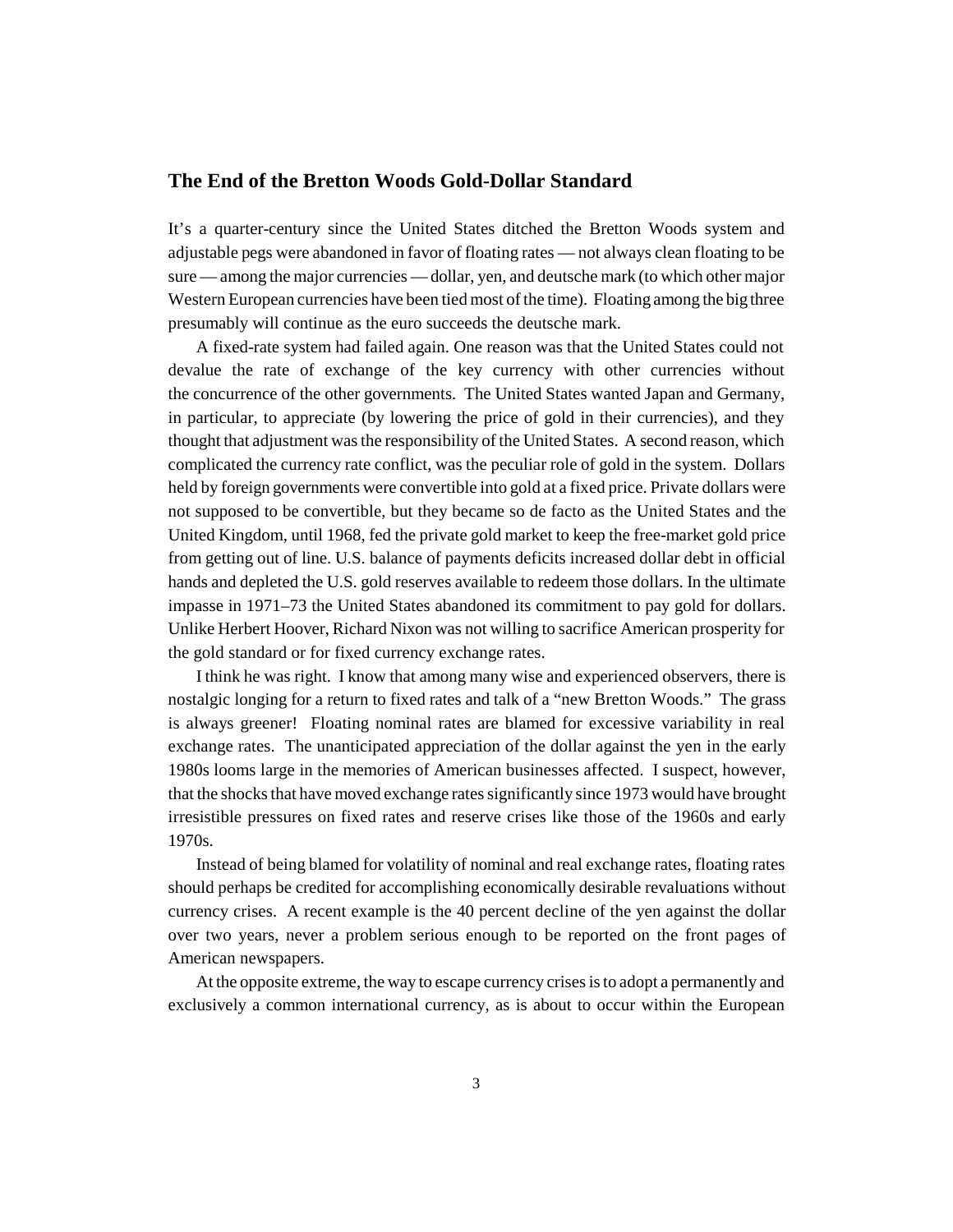Union. This, of course, has its own problems. Perhaps a worldwide common currency will be adopted worldwide some time in the next century, but not soon.

#### **A Voice from the Past**

Given my lack of experience and expertise in the World Bank's world, I am unqualified to speak at this conference, but my old friend and once colleague Joe Stiglitz insisted that I do so anyway. To show that I have at least thought about international monetary problems before and to show that today's issues are not altogether new, I am going to read you something written in 1972, shortly after the Smithsonian Agreement was concluded, hailed by President Nixon as the greatest monetary agreement in history but dead in less than a year. The passage occurs in a short book on domestic macroeconomic policy called *The New Economics One Decade Older*:

The most important barrier to flexible monetary policy is the ever-increasing international mobility of liquid capital. The Eurodollar market is unifying the short-term money markets of the major countries on both sides of the Atlantic. European countries have felt keenly, and complained bitterly, that they have lost autonomy in monetary policy. Even the autonomy of the United States Federal Reserve has been diminished . . . . The interest sensitivity of short-term funds can be expected to continue to increase and to pose even greater problems for the international monetary system and for national monetary policies. . . . [A]s substitution elasticities increase . . . the boundless resources of private arbitrageurs will just erase any rate differentials the national monetary authorities try to create and sustain.

There is no more important item on the agenda of the coming negotiations for international monetary reform. On the one hand, some agreed central coordination of national monetary policies is essential. Otherwise the common international interest rate level, from which feasible national deviations are limited, will be left to anarchy and tug-ofwar. On the other hand, there is nowhere near enough economic and political unity among Europe, North America, and Japan to support a single international monetary policy for the whole group. The new international arrangements must protect some national autonomy in monetary policy.

Unless the . . . world acquiesces permanently in [a] fixed-exchange-rate dollar standard . . . we cannot count on a system in which the Federal Reserve makes world monetary policy. Moreover, the Common Market countries will undoubtedly seek greater monetary coordination among themselves, so that Europe will have more muscle in contest with the Federal Reserve.

. . . [It] is clearly desirable to preserve some possibilities of autonomy in national or continental monetary policies and to defend them against the growing internationalization of money markets. Our economies and governments are not sufficiently unified in other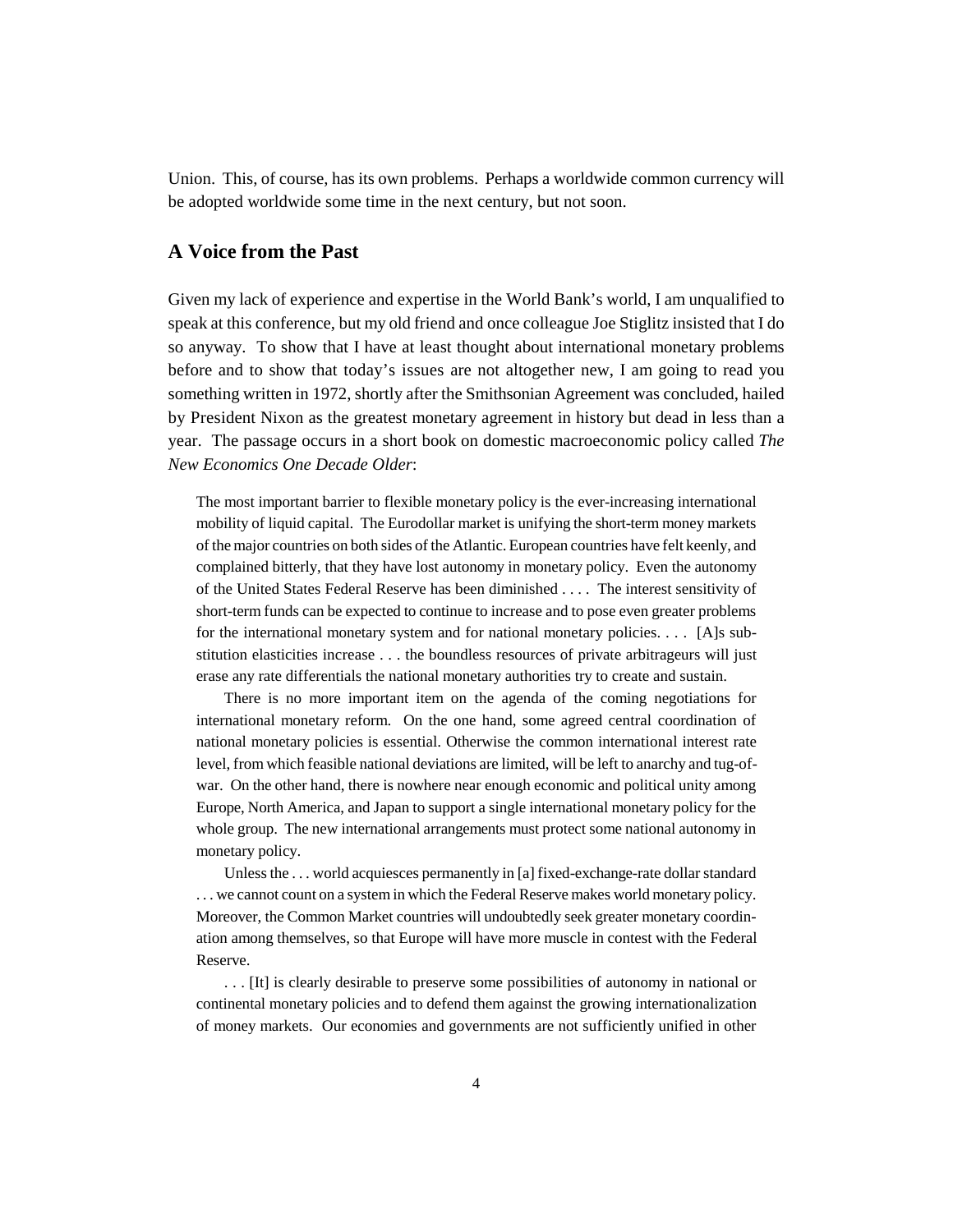respects — goods, labor, and capital markets, taxes and fiscal policies — to live with a single . . . monetary policy. That is where the analogy with the centralization of Federal Reserve policy [in the United States] breaks down. The same forces that unified short-term securities markets throughout the U.S. also produced . . . national markets in goods, labor, and capital . . . [that] can handle regional differences in . . . circumstances in a way that is not possible in today's international economy. And a national government can carry out compensatory fiscal redistributions between regions; there is no comparable international mechanism in prospect.

How can some international monetary autonomy be preserved? Some sand has to be thrown into the well-greased channels of the Eurodollar market.

I went on to advocate increasing exchange risk by more flexible exchange rates, either outright floating or widened bands around frequently adjusted parities. Then comes for the first time a proposal of "an internationally agreed uniform tax, say 1%, on all spot conversions of one currency into another," in order to "drive a wedge between short-term interest rates in different national markets."

My propositions today are similar, but applied to a wider universe. Let me summarize them. First, for most countries fixed exchange rates in their usual form, adjustable pegs, are a bad idea. Developing countries would be well advised to follow the example of the major capitalist countries and let their currencies float like the dollar, yen, and deutsche mark. It is hard to understand why this had not become normal practice long ago. It would have avoided the worst consequences of recent adjustments of exchange rates. Is the reason that it would relax discipline for "sound" policies exerted by fixed rates?

Second, while globalization of financial markets — the liberalization and deregulation of international financial transactions — has contributed importantly to the economic progress of developing and emerging economies and can continue to do so, these trends also threaten the monetary sovereignty of those countries. This is especially true for a country committed to a fixed exchange rate, an adjustable peg that it is committed not to adjust. The logic of financial globalization is to increase the elasticities of substitution between riskadjusted rates of return on local assets and debts and those in dollar markets, until the local central bank has no margin within which it is free to determine domestic interest rates.

Third, once the central bank cannot make monetary policy, a logical next step is "dollarization" — or "yennization" or "euroization" — allowing one of the hard currencies to become the smaller country's means of payment and unit of account. This does have some advantages. The trouble, obviously, is that the big central bank has no reason to consider a satellite's conditions and interests. The same problems will arise in the European monetary union, but in that case the central bank has responsibility to all the members of the union.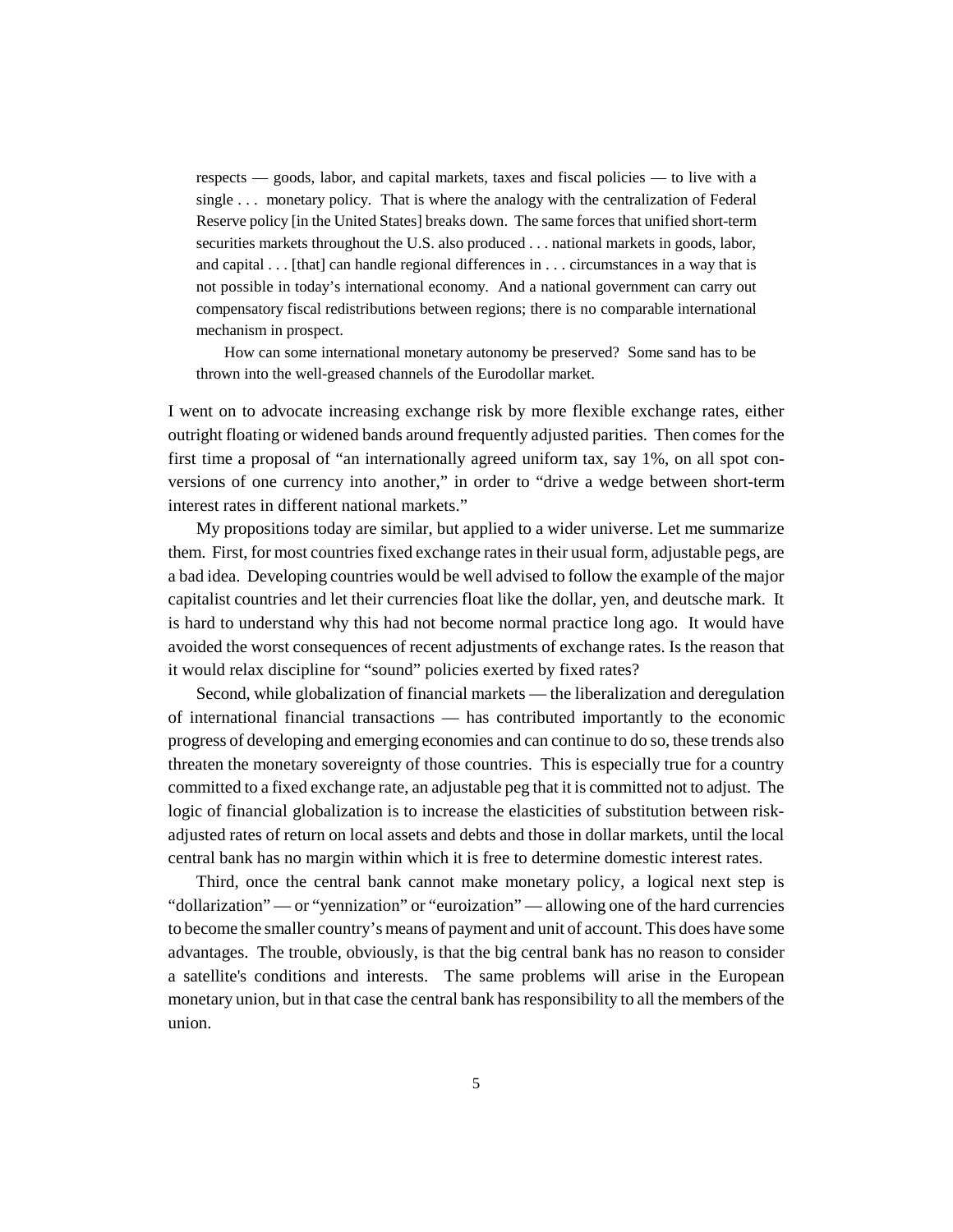Fourth, to preserve a local currency with residual monetary sovereignty, some friction in international financial institutions and markets needs to be retained. This is true also in a regime of floating rates, though floating itself is some protection. The new global financial system should be able to contribute to development without rendering central banks impotent or whole currencies obsolete. The governments, banks, and businesses of developing countries should eschew short-term demand debt or short-term debt in hard currencies. Flows of capital to developing countries should preferably take the form of direct fixed investment or equity.

Fifth, developing countries need to build institutions of financial reform and regulation supportive of modern national financial systems and of independent currencies. The International Monetary Fund (IMF) should concentrate on its intended function as lender of last resort for its members. The resources of the IMF and of its members are pitifully small and should be augmented.

#### **Adjustable Pegs and Bank Runs**

The trouble with adjustable pegs is that they can be adjusted and therefore invite speculation that they will be. They are no less a potential invitation for speculation than are floating rates. Indeed, a discrete change in an official parity is much more traumatic. It is a loss of face and a blow to pride. It is an administrative decision, that is to say a decision of policy and politics. It necessarily requires responsible officials — finance ministers, chancellors, central bank chairmen — to go back on their solemn word. Moreover, they or their successors have the unenviable task of choosing a new rate in a climate poisoned by distrust, clouded by uncertainties about the fundamentals, and dominated by unpredictable psychology. It's easy to get it wrong, prolonging and aggravating the crisis. For all these reasons, there is great temptation to stick with an overvalued parity too long.

A central bank managing and defending a currency pegged to an external hard currency, or to a basket of hard currencies, is like a conventional commercial bank. The bank's deposit liabilities are fixed in nominal value and payable on demand or quite soon. They are "backed" largely by illiquid or imperfectly liquid assets of uncertain ultimate value. The bank's cash reserves — of currency and coin and deposits in the central bank — are only a fraction of its cash liabilities. The bank is nevertheless solvent if patient, informed valuations of these assets equal or exceed the liabilities with high probability. "Patient" means that the valuations allow time for the assets to yield their expected values. Premature liquidations by use or sale are costly or impossible, the more so the greater the proportion of its assets the bank must liquidate.

The discrepancy is the basis for the distinction between insolvency and illiquidity, for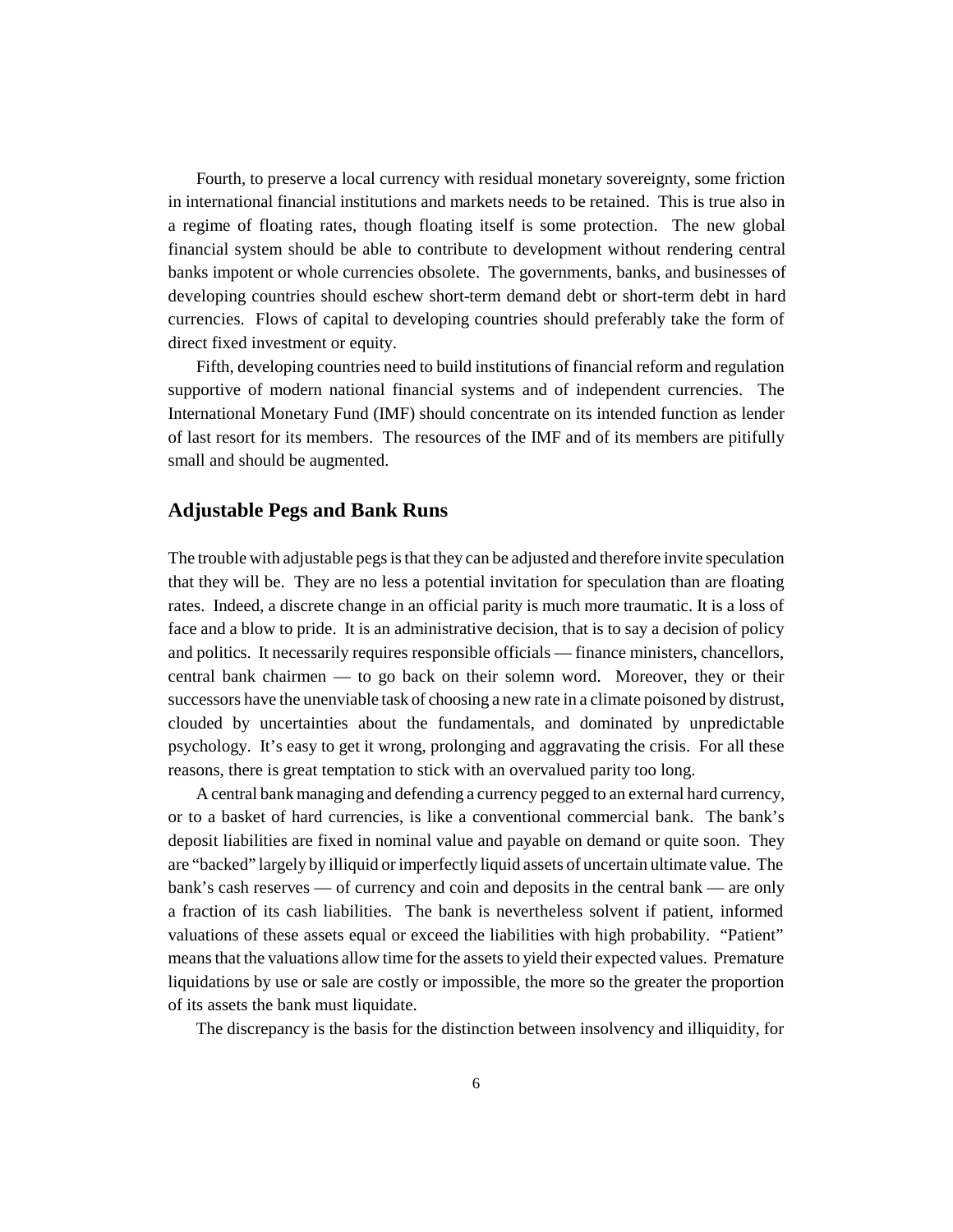the belief that "marking to market" may underrate the eventual value of the bank, and for the function assigned to a "lender of last resort," namely to allow the bank time to attract deposits or liquidate assets. The distinction is not absolute. The bank's world is changed by a bout of illiquidity, and by the events that bring it about, in ways that increase the likelihood of insolvency. Help from a lender of last resort may rescue a bank on the brink of insolvency. On the other hand, the lender may find itself keeping alive a crippled bank that will never survive on its own.

Clearly the expectations and risk assessments of depositors and participants in asset markets are crucial. In a benign equilibrium of the bank these estimates are rational and generate patterns of behavior and valuations that keep a basically sound bank liquid. The "last resort" does not arise, and its lender stays on the sidelines, while its existence supports the equilibrium. The benign equilibrium is, however, fragile. Each depositor is continuously deciding whether to withdraw cash or not, and her decision depends mainly on what she thinks others are deciding. Adverse events or rumors may tip the scale to runs and panics. Contagion from failing banks nearby can doom intrinsically solvent banks.

Why should a depositor keep funds in a bank if she gains nothing and may lose everything? Bank services are one reason, and nowadays some interest is generally credited. But governmental deposit insurance, explicit or implicit, is usually essential to keep depositors content. To offset the moral hazard incentive to banks and depositors to seek risky gains while the insurer absorbs the losses, it is necessary to regulate and oversee the balance sheets of insured banks, as the debacle that followed deregulation of the U.S. savings and loan industry in the 1980s dramatically confirmed.

Besides the benign equilibrium, supported by deposit insurance and balance sheet surveillance or not, there is a second, malign equilibrium in which the bank has failed and closed. The depositors have withdrawn all the bank's reserves in cash. Other assets have been sold at losses, in a desperate quest for liquidity. Or better, a regulator has closed the bank promptly enough to conserve some assets for eventual settlements with depositors, insurers, and other creditors.

The analogy of a national currency to a bank is pretty clear. The central bank has promised to buy back its own currency with external currency at an announced price, and for that purpose holds reserves of hard currency. In this benign equilibrium expectations in currency markets around the world support behaviors that validate the expectations and sustain the pegged exchange rate. In the second, pessimistic, equilibrium the central bank defaults on its commitment. Like bank depositors worried about what other depositors will do, holders of a pegged currency fear that they will act too late to save their assets. Potential claims on central bank reserves include not only the external liabilities of the central bank and the government but also those of private banks, businesses, and households, domestic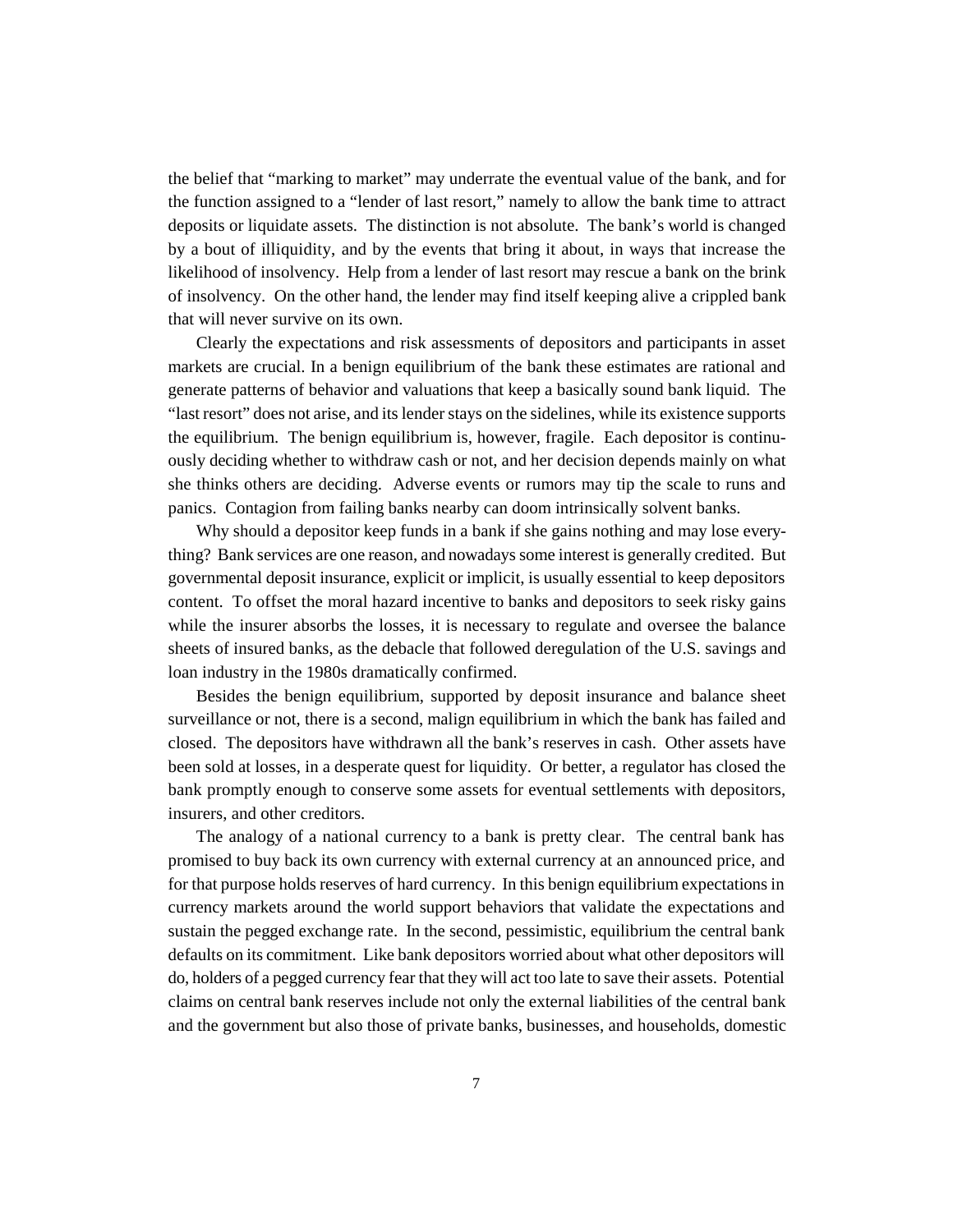and foreign. All the liquid local currency assets they hold can potentially be tendered to the central bank and government to buy up their holdings of hard currency. If they are then spent or exchanged for nonliquid assets, they can again fall into hands that will convert them into hard currency.

The good equilibrium is fragile, because estimates of its viability at home and abroad are interdependent, and panicky rushes to convert local into external currency can force the central bank to abandon its commitment and let the currency fall — even though the economic fundamentals indicate that the currency is worth, even if not its original pegged value, much more than its crisis price.

The analogy between the bank deposit-versus-local currency choice and the domesticversus-foreign currency choice is imperfect in one respect. Whereas an uninsured bank deposit will not appreciate above its contracted cash value, the local currency's exchange value can rise as well as fall. In practice, however, the exchange rates of developing country currencies often gravitate to the high ends of their bands or of traders' confidence intervals. When currency speculators see only downside risk, they sell — just as depositors run with their cash if they see no chances that their bank's condition will improve.

Advocates of fixed rates regard the good equilibrium as normal and sustainable and the runs as anomalous and avoidable. It is just a matter of adopting and maintaining policies that engender confidence. In the design of so-called bailout packages to reverse attacks on the currency's exchange rate in times of incipient crisis, the first priority is to promise measures that the "market" will regard as sound. But they have to overcome the adverse momentum of *sauve qui peut* panic.

Moreover, a suspect currency typically is thought to be overvalued. Perhaps the inflation rate has exceeded those of competitors and trading partners. Perhaps export markets are slumping. Perhaps the current account is turning into deficit, reflecting borrowing for domestic consumption rather than productive investment. There may be no credible package of measures that can save the exchange rate or reverse its decline.

An extraordinarily high interest rate is the usual emergency therapy. The idea is to devalue the currency against its own future value, inducing people to hold onto it despite the expected decline in its foreign exchange value. If this works, it raises both the current and the expected market exchange rate. But tomorrow, if the adverse expectation is fulfilled, the rate is again lower. Only when (and if) favorable changes in the markets occur can the currency be stabilized without keeping the interest rate extraordinarily high. Meanwhile, the economic damage of that interest rate may be dragging down the exchange rate's prospects.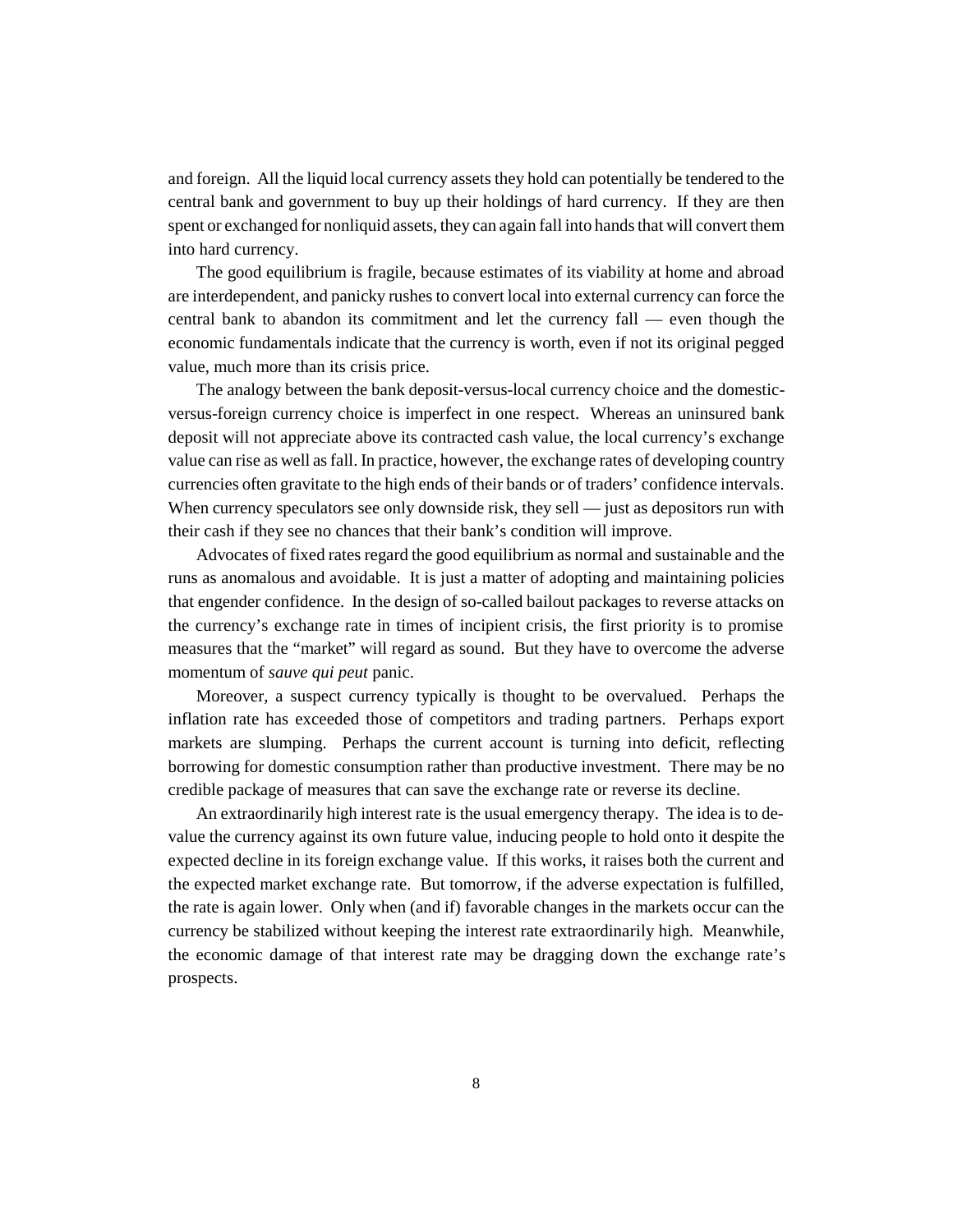#### **Currency Board, Money Board?**

A currency board requires 100 percent reserves in hard currency against the local-currency monetary base. If reserve assets can be bought from the central bank by bank checks, this requirement is no guarantee that the central bank will not run out of reserves. If local currency is a ration coupon for external reserves, bank depositors could obtain these tickets by withdrawing cash from their deposits. Distrust of the currency would then be accompanied by a bank panic. After all, the purpose of the currency board device is to freeze the central bank into a permanent commitment to an exchange rate fixed at a particular value, if necessary forcing draconian tactics (most likely astronomical interest rates) to avert defaults on its currency exchange commitment.

Combining a currency board with fractional reserve banking is awkward. If the size of the monetary base is limited to the central bank's holdings of international reserves, the central bank has no way to compensate for increases in the public's demand for local currency at the expense of its willingness to hold local bank deposits. This could come about for various reasons: some random and innocuous, such as increases in income and consumption spending, some reflecting public concern over the soundness of banks. However caused, the result of shifting a dollar of high-powered money from bank reserves to publicly circulating currency is to substitute one dollar of low-powered money in currency form for, say, five dollars of low-powered money in bank-deposit form (assuming a reserve ratio of one-fifth).

Those of us with long memories recall the bank runs in the United States in the early 1930s, triggered by bank failures and in turn the cause of further failures. The unwillingness or inability of the Federal Reserve to respond by open market purchases to expand the total monetary base was disastrous, dooming both the economy and the banking system. At the time Federal Reserve monetary-base liabilities were not constrained by a currency-boardtype 100 percent gold reserve requirement, although they were supposed to be backed by some combination of gold, Treasury bonds, and commercial paper eligible for rediscount.

The point here is that the currency board makes it impossible for the central bank to perform its normal domestic functions, either that of macroeconomic stabilizer or that of lender of last resort.

A 100 percent reserve requirement on bank deposits is a logical extension of the currency board idea to a "money board" system. It would allow the system, originally used for British colonies dependent mainly on paper money, to catch up with the rise of bank deposits as the main medium of exchange.

A hundred-percent-reserve banking system would tighten the country's commitment to its exchange parity, but at heavy cost. It would deprive the economy of the intermediary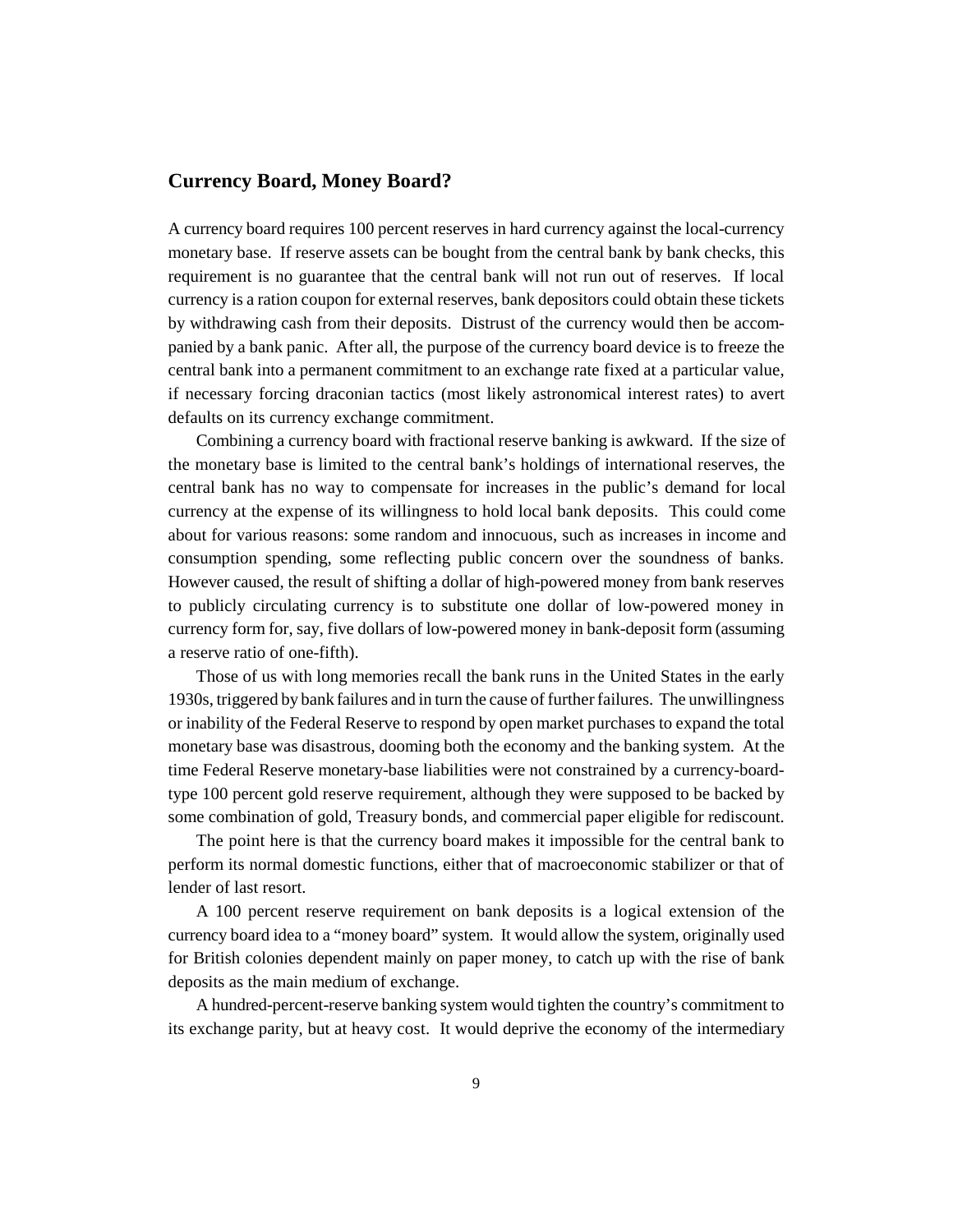functions performed by fractional reserve banks. Presumably some nonbank intermediaries would take their place. They would seek liabilities to the public as close to bank deposits as the authorities permit. These would require some regulation, although the availability of fully backed deposits in narrow banks would relieve the government of moral compulsion to guarantee the liabilities of other intermediaries.

A currency board, or a more comprehensive money board, sacrifices real macroeconomic performance in all its significant dimensions — production, income, growth, trade, saving, and investment — to the strength of the currency and indirectly to the prevention of inflation. When the successes of the device are touted, it is in these narrow terms. The currency board is an extreme form of the fixed exchange rate as a "real anchor," a tactic of national self-discipline popular in recent years. However, the true test of successful policy is not conquering inflation by an open-ended sacrifice of prosperity but conquering inflation while achieving full employment and reasonable growth in economic well-being. Argentina stabilized its price level by tying its currency to the dollar, but its unemployment rate is stuck in double digits.

In any case, it is by no means sure that a currency board or any similar fixed-exchangerate commitment will work. Once again, there is a bad outcome as well as a good equilibrium. If the initial stock of external reserves is small, the cost in economic activity of cutting the stock of local currency as required may be devastating, and set off a scramble for hard currency. Those who get their hands on local currency will buy up the central bank's hard currency and force further deflation on the banks and the economy. These unstable dynamics will force the country to cut itself loose from the currency board.

A successful commitment to a fixed exchange rate requires an ample initial stock of unborrowed reserves, as well as policies that reinforce the virtuous circle of the "good equilibrium," as in Hong Kong (China) and Taiwan (China). In less auspicious circumstances the "real anchor" strategy has contributed to overvaluation of the currency. This can happen when the small country's inflation exceeds expectations or when the anchor country's inflation declines.

#### **Why Not the Dollar?**

The currency board arrangement is a way, albeit somewhat technically flawed, surrendering independent monetary policy and acknowledging vassaldom. At that point, why not go all the way, drop the local money, and adopt the hard currency as a medium of exchange and unit of account? Argentina is well on its way to doing this. Unfortunately Federal Reserve policy-makers are not going to weigh macroeconomic problems in Patagonia even as much as those in Idaho. But this is the destination to which financial globalization is taking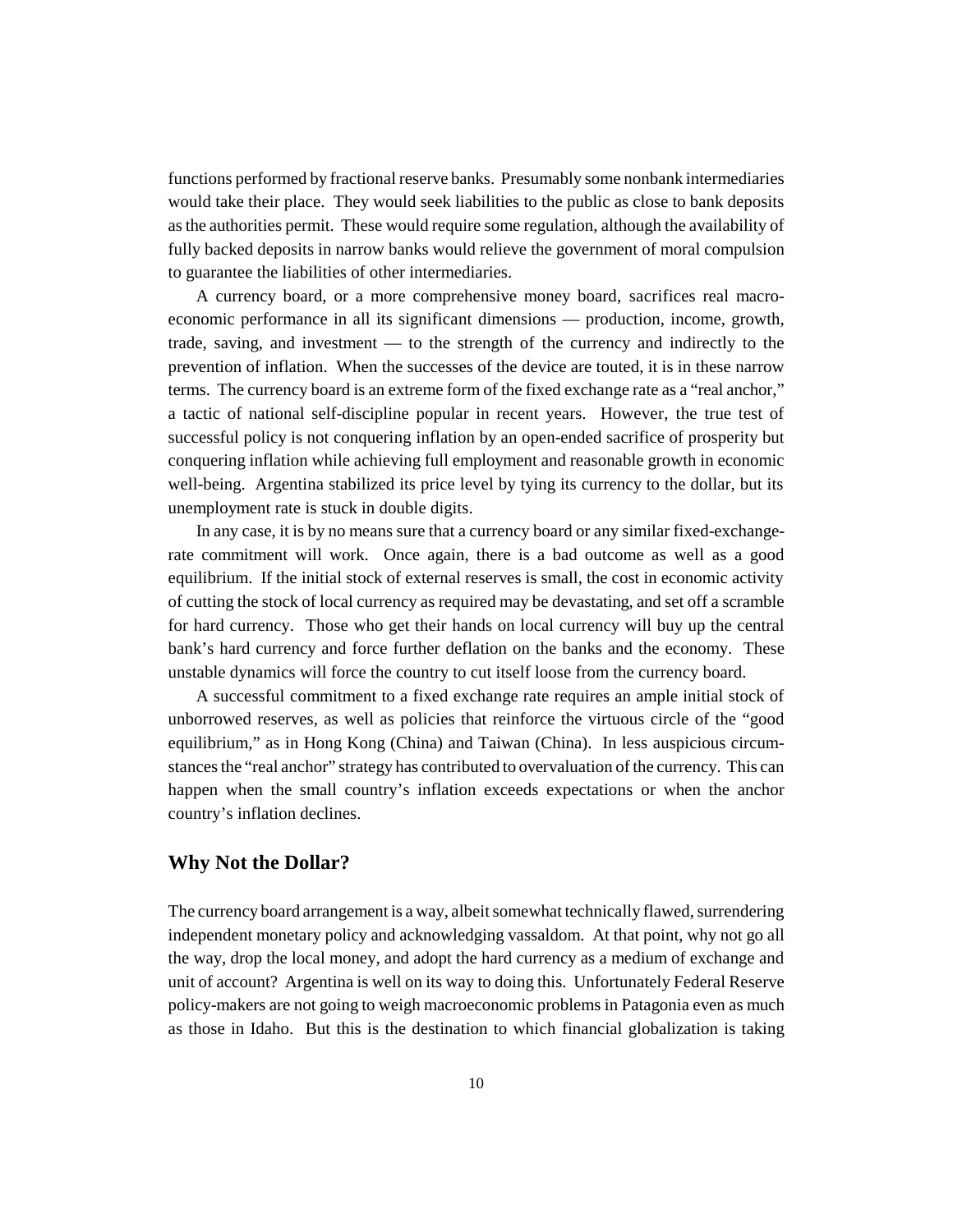developing countries, whether the IMF, the U.S. Treasury, and the other lords of international finance acknowledge it or not.

In a dollarized regime some of the functions central banks play now might be taken over by private banks. They would accept deposits in dollars, as many do already. The acceptance in New York of checks in dollars on Korean or Indonesian banks might be subject to a discount reflecting the reputation of the bank and its assets, like the discounts on banknotes issued by wildcat banks in the American West in the 19th century. Those discounts could take the place of an exchange rate. Of course, in a worldwide integrated financial system U.S.–chartered banks would be competing in the Republic of Korea and Indonesia for deposits and loans.

The informal use everywhere of dollar bills as hand-to-hand currency and mattress hoards is one thing. Adoption of the dollar as legal tender, in place of or in addition to a country's national currency, is quite another. This would best be negotiated between governments, so that the handling of checks between banks in the smaller country and the United States could be systematized. Similar problems have been painstakingly resolved in the European Union. Effective internationalization is not unmitigated laissez faire.

Dollarization deprives the government of the small country not only of monetary sovereignty but also of seignorage, Given the costs of borrowing in dollars, inclusive of country risk premium, this could be a substantial fiscal loss.

#### **In Praise of Dirty Floating**

Surely the most important lesson of the currency crises is the most obvious. Don't peg your exchange rate. Let it float. Don't even confine it to a broad band, with or without a moving central parity. If it hits the bottom of the band, it is pegged and invites speculative attack. Just let it float. I am not a purist. I think dirty floating is quite all right. Interventions are sometimes called for, and need not be transparent. For occasional dirty floating, defensive or offensive, hard currency reserves are needed. The central bank must husband them in the national interest, whether the exchange rate is fixed or floating. In either case, the government needs to limit those private external financial transactions that may force the country to lose reserves or to suffer unwelcome currency depreciation.

#### **Globalization and Financial Reform**

Developing countries, especially the emerging Asian tigers, have made great strides in liberalizing and "globalizing" their financial systems, markets, and institutions. Local nonfinancial businesses borrow, lend, and sell shares in major international markets. The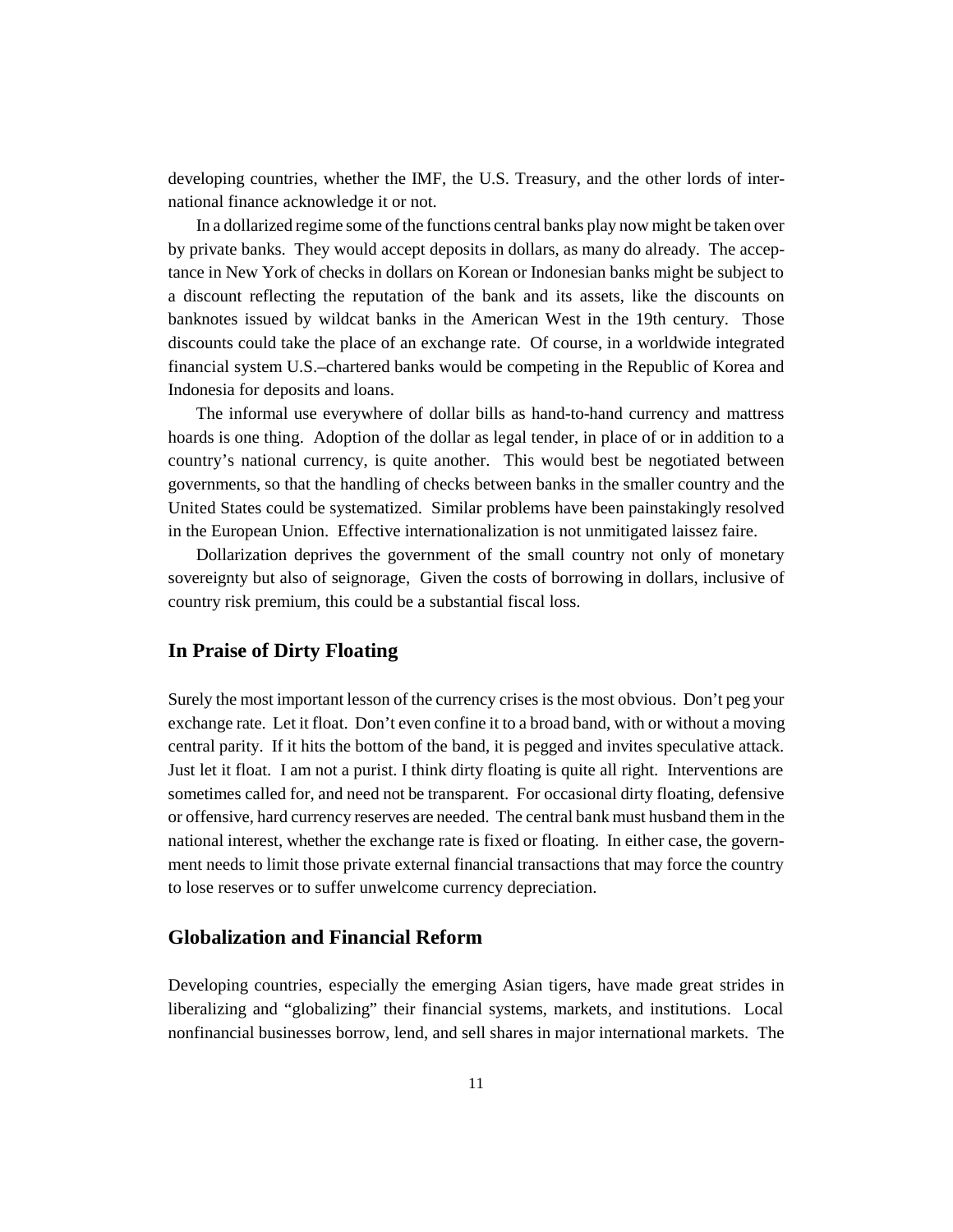balance sheets of banks and other financial institutions contain assets and liabilities in various currencies. The gross volumes of currency transactions involving these economies have multiplied, and the net flows of private capital into these economies have greatly increased. No doubt these developments reflect liberalizations that have opened these economies to foreign investments and made them increasingly attractive.

At the same time, some aspects of financial globalization are perilous to the health of central banks and economies, as recent currency crises show. This is especially clear in fixed exchange rate or adjustable peg regimes. When private banks and businesses can borrow in whatever amounts, maturities, and currencies they choose, they create future claims on their country's reserves. This may force on the central bank and government monetary and fiscal policies that sacrifice the country's prosperity and growth in order to protect the reserves on which these debts are potential claims. They might indeed threaten to exhaust the nation's reserves.

Integration and perfection of financial markets will bring money market interest rates in different financial centers closer and closer together. Last year American, Japanese, and European banks saw loans to Korean banks as great opportunities because the interest rates were higher than those they could earn at home. At the same time, Korean banks seized the chance to borrow at what they regarded as low rates. Arbitrage was chipping away at the risk premium implicit in the rate differentials. The longer the peg of the Korean won survived, the closer the Korean short rate, whether on won or on dollar liabilities, would come to New York or Tokyo rates. As net demands across markets become more elastic with respect to interest rate differentials, the less autonomy the central bank of the smaller country will have over its interest rates and monetary policies. The smaller country loses monetary sovereignty and becomes in effect a monetary province of the large country to whose currency its own was pegged.

Short-term private bank debts in hard currencies were fatal to the Korean and Indonesian currencies in the last months of 1997. These debts, though they seemed to the foreign lenders and domestic borrowers directly involved to be straightforward business deals, visited severe negative externalities on their fellow citizens, bringing about currency crises devastating to whole economies.

The central bank, committed to honor the peg and to maintain the country's terms of trade, has to protect its reserves. It cannot be indifferent to the claims on those reserves negotiated by private parties, domestic and foreign, who ignore the social risks. An obvious precaution is to limit even to zero the net indebtedness (particularly the short-term debt) in hard currency allowed any private bank. The device used in Chile and Colombia, an extra reserve requirement, is evidently successful. It is more important to slow down incoming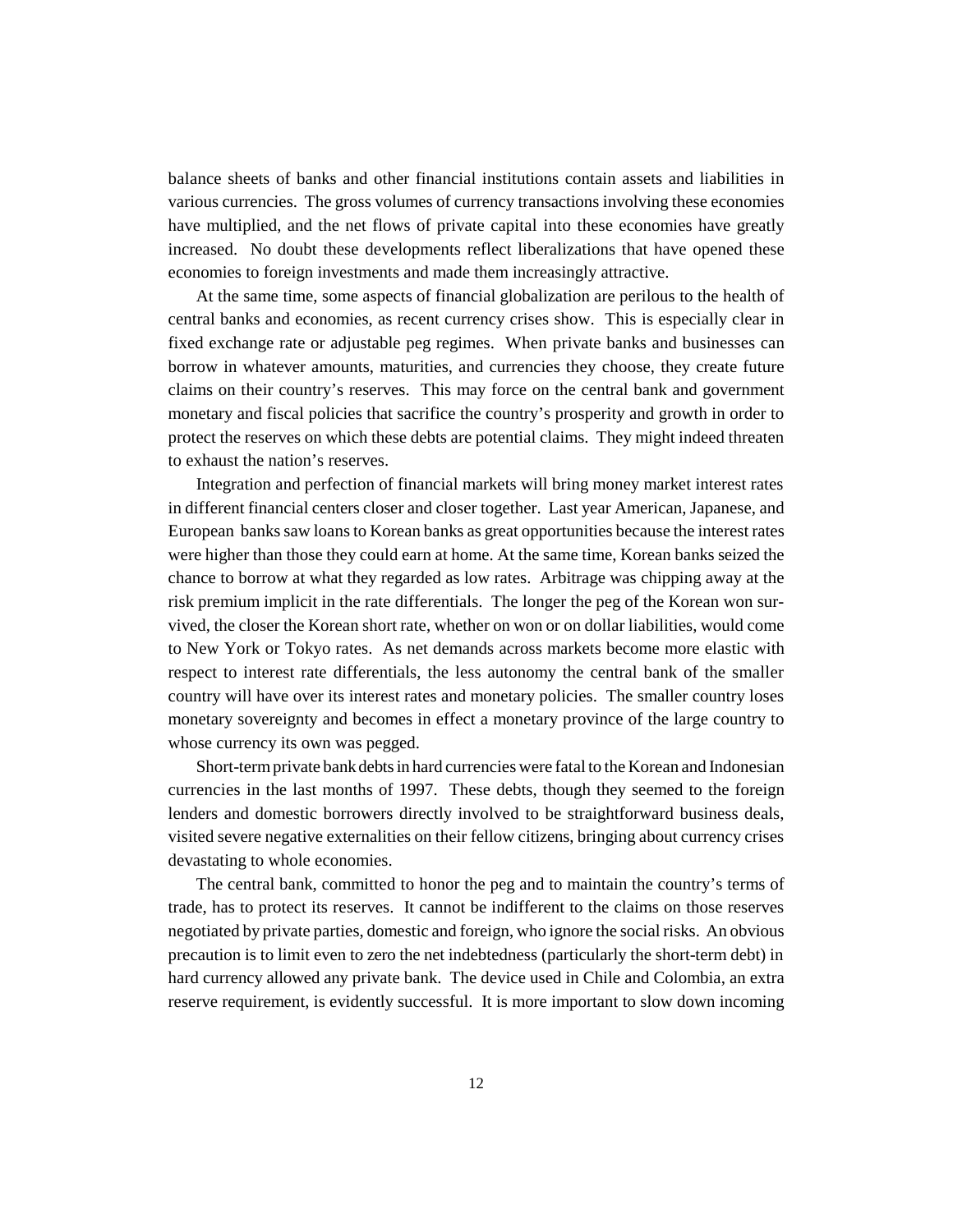funds than outgoing money, and to install such hurdles permanently than just in emergencies.

These grains of sand in the wheels are, to be sure, departures from the goal of complete integration, with universally free asset markets blind to currency denominations, geographical locations, political jurisdictions, and nationalities of transactors. But it is hard to see how governments outside the major industrial capitalist democracies can maintain monetary sovereignty without some regulations to protect their international reserves.

In the recent "bailout" packages of the Asian economies, further cross-border financial liberalization was one of the conditions the IMF and the U.S. Treasury imposed for official loans, despite the evident facts that excessive private external short-term debt was, if not a cause of the crisis, a serious aggravation of it, and that banking and financial institutions seemed to need more regulations in several respects as well as fewer in other respects.

U.S. experience suggests the importance of distinguishing among several kinds of public regulations of financial institutions and markets. First are requirements designed to make markets work better, by outlawing fraud and self-dealing and by requiring depositories, investment banks, and sellers of financial instruments to inform the public clearly and completely what exactly it is they are selling. Second are limitations on balance sheets of intermediaries, in cases where the public cannot be sufficiently protected by information alone or where the state has an implicit or explicit responsibility to compensate losers. Third are protections of competition against concentration and collusion in restraint of trade. Fourth are regulations, like reserve requirements and capital ratios, essential to make government policies workable. Fifth are orderly legal procedures for handling bankruptcies and defaults. (A useful precedent for handling the rash of insolvencies now afflicting some Asian economies is the U.S. depression-era Reconstruction Finance Corporation. For example, the RFC put public money into defunct companies by investing in their preferred stock. Preferred stock was also offered to depositors in failed banks up to the amount of their lost deposits.)

On the other hand, U.S. history also is full of insalubrious regulations designed to protect various vested interests against competition — forbidding entry into particular markets, setting prices and interest rates, distorting market outcomes by taxes and subsidies. Presumably we would like developing countries to follow our good examples and not our bad. Let us encourage them to build good national financial systems, not just to open their doors ever wider.

Some critics of the victims of the currency crises and of the "bailouts" themselves assert that if governments and international agencies would just get out of the way, free markets would reach ideal solutions to all the problems. We economists should be cautious in applying Invisible Hand propositions — the theorems of optimality of competitive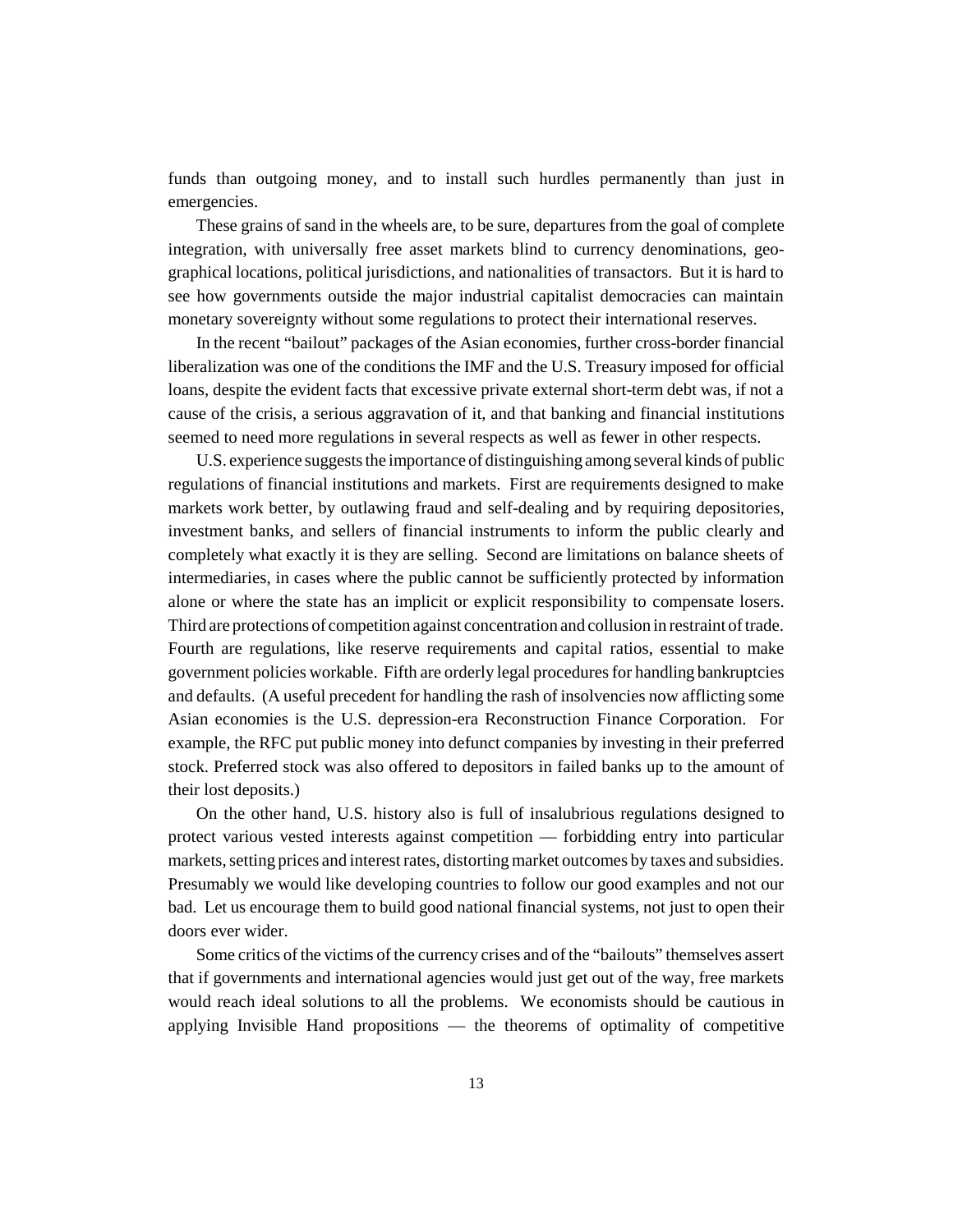equilibrium that we love so much — to money and finance, especially international money and finance. Those theorems apply strictly to a single closed real economy, without money, presumably one where incredibly efficient multilateral barter determines relative prices and allocates resources over future times and states of nature. Fiat money does not figure in production or utility functions, so why it has any particular value or any value at all is one of those puzzles economic theorists pose for themselves. Even more mysterious are the relative values (exchange rates) of various fiat moneys, none of which has intrinsic value. Since these are creatures of governments, it is not surprising that some government regulations are necessary to make them work. I certainly am not saying that we can dispense with governments or money. Quite the opposite. We don't in fact have moneyless efficient multilateral barter. I am simply warning against relying on a priori ideological shortcuts instead of pragmatic architecture.

### **We Need Lenders of Last Resort**

Moral hazard has become almost as fashionable an expression as transparency. Many pundits have discovered that moral hazard is intrinsic in "bailouts," the prejudicial word for lender-of-last-resort operations, and they are generally quite indignant about it. Among economists and financiers looking for better ways of handling debt crises in future, minimization of moral hazard seems to be the prime goal. I think this is a misplaced priority. In liquidity crises that necessitate emergency loans, lenders and borrowers may be spared losses of principal, but they hardly escape wholly unscathed. They are not likely to find the experience one they would wish to repeat. More important, the social costs of unmitigated currency collapse extend far beyond the parties to financial deals, to ordinary people who lose jobs, savings, and income. Limiting these third-party effects is worth putting up with some moral hazard.

The IMF needs to take its lender-of-last-resort responsibility more seriously. It was founded to tide members over during temporary liquidity crises, not to shape the permanent economic structures of economies and guide their long-run development strategies. For its fire-department function, the IMF needs more money, not less, and more than is currently under debate. Aggregate quotas of \$150 billion? That's peanuts! Within larger quotas, members should have bigger unconditional drawing rights.

#### **A Plea for Humility**

A final remark: One of the more unseemly byproducts of the recent Asian crises is the triumphalism of American commentaries on the events. The currency troubles were